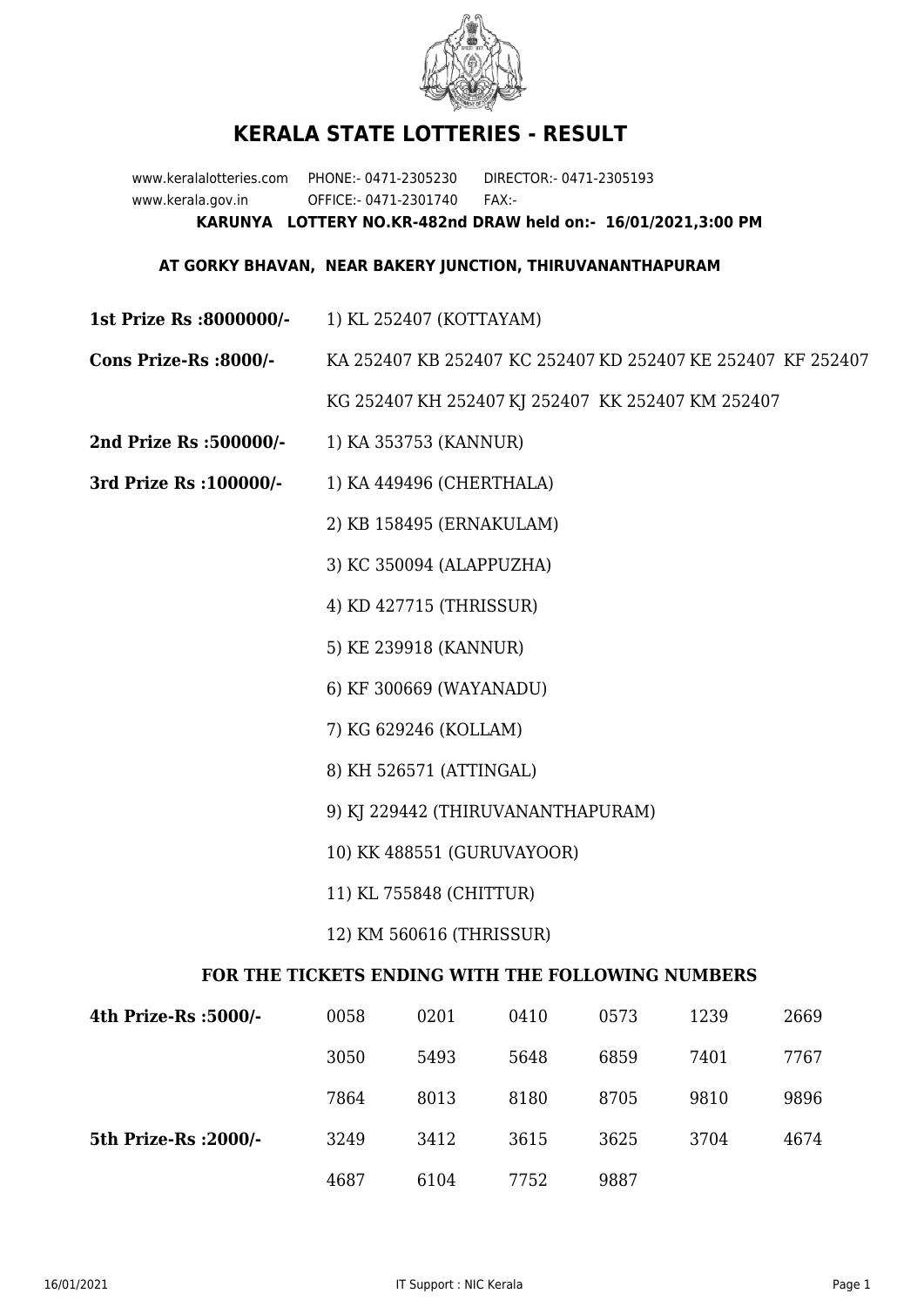| 6th Prize-Rs : 1000/- | 1350 | 1533 | 2348 | 2975 | 3540 | 5324 |
|-----------------------|------|------|------|------|------|------|
|                       | 6537 | 6818 | 7031 | 7080 | 7577 | 7792 |
|                       | 8293 | 9098 |      |      |      |      |
| 7th Prize-Rs :500/-   | 0094 | 0206 | 0265 | 0406 | 0518 | 0563 |
|                       | 0787 | 0917 | 0961 | 1302 | 1308 | 1320 |
|                       | 1379 | 1459 | 1948 | 2163 | 2309 | 2770 |
|                       | 2970 | 2994 | 3210 | 3445 | 3652 | 3925 |
|                       | 3999 | 4174 | 4309 | 4649 | 5024 | 5043 |
|                       | 5147 | 5153 | 5230 | 5237 | 5285 | 5339 |
|                       | 5784 | 5807 | 5838 | 5889 | 5891 | 6072 |
|                       | 6263 | 6504 | 6558 | 6681 | 6728 | 6766 |
|                       | 6872 | 7010 | 7019 | 7463 | 7540 | 7607 |
|                       | 7755 | 8116 | 8236 | 8247 | 8515 | 8603 |
|                       | 8666 | 8668 | 8695 | 8863 | 8946 | 9021 |
|                       | 9256 | 9323 | 9569 | 9679 | 9886 | 9897 |
| 8th Prize-Rs : 100/-  | 0101 | 0164 | 0177 | 0353 | 0373 | 0454 |
|                       | 0495 | 0602 | 0718 | 0825 | 0875 | 0879 |
|                       | 0882 | 0941 | 1024 | 1143 | 1265 | 1373 |
|                       | 1463 | 1471 | 1492 | 1515 | 1630 | 1859 |
|                       | 2043 | 2058 | 2073 | 2331 | 2357 | 2363 |
|                       | 2444 | 2462 | 2494 | 2500 | 2524 | 2620 |
|                       | 3165 | 3188 | 3247 | 3281 | 3327 | 3339 |
|                       | 3351 | 3519 | 3617 | 3655 | 3858 | 3945 |
|                       | 4013 | 4098 | 4128 | 4137 | 4156 | 4170 |
|                       | 4192 | 4243 | 4376 | 4382 | 4432 | 4461 |
|                       | 4509 | 4585 | 4673 | 4759 | 4812 | 4857 |
|                       | 4965 | 5053 | 5255 | 5272 | 5300 | 5577 |
|                       | 5716 | 5717 | 5787 | 5951 | 6010 | 6133 |
|                       | 6140 | 6284 | 6400 | 6478 | 6688 | 6736 |